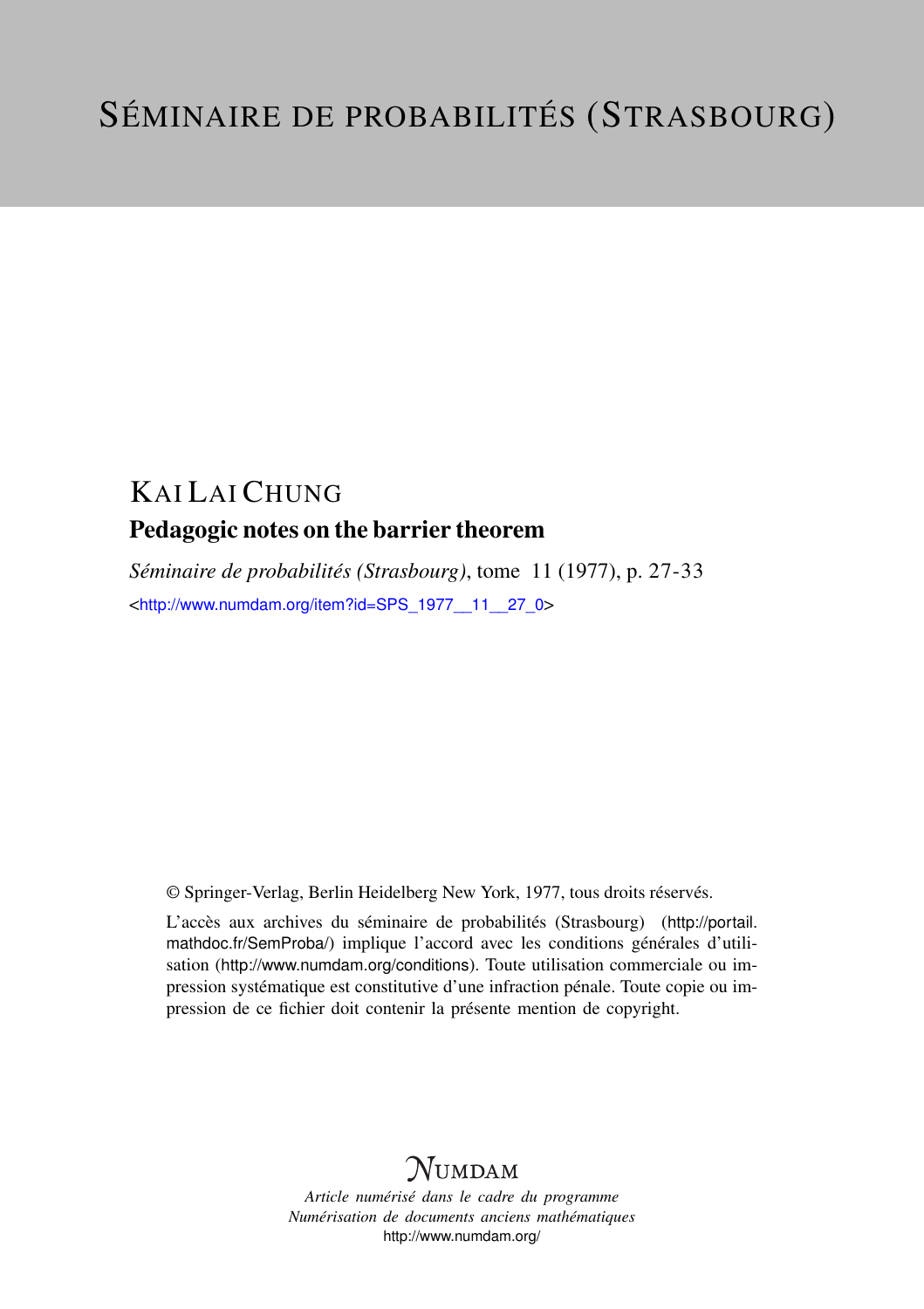PEDAGOGIC NOTES ON THE BARRIER THEOREM

by Kai Lai Chung\*

Let D be an open bounded set in  $R^d$ ,  $d \ge 1$ ; 3D its boundary. Given  $z \in \partial D$ , a function f defined in D is called a <u>barrier</u> at z iff

- (i)  $f$  is superharmonic and  $> 0$  in D;
- (ii)  $\lim_{D \to \infty} f(x) = 0.$

Let  ${x_t, t \ge 0}$  be the standard Brownian motion in  $R^d$ . For any Borel subset B of  $R^d$ , let S<sub>B</sub> denote the first exit time from B:

$$
S_B = \inf\{t > 0: \quad X_t \notin B\}.
$$

D being fixed, we write S for  $S_p$  below. A point x is regular iff  $P^{X}$ {S = 0} = 1; otherwise  $P^{X}$ {S > 0} = 1 by the zero-one law.

Proposition 1. Let f be superharmonic in  $D$  and  $\geq 0$  in  $D$ . Extend f to  $\overline{D}$  (= closure of D) as follows: for each  $z \in \partial D$ ,

(1) 
$$
f(z) = \lim_{\substack{D \to X \to z}} f(x).
$$

Then for each  $x \in D$  we have

$$
f(x) \ge E^X\{f(X(S))\}.
$$

Proof. Let  $K_n$  be compact,  $K_n \subset K_{n+1}^0$  (= interior of  $K_{n+1}$ )  $\subset D$ such that  $\bigcup_{n} K_n = D$ . Then

<sup>\*</sup>Research supported in part by NSF grant MPS74-00405-A01 at Stanford University.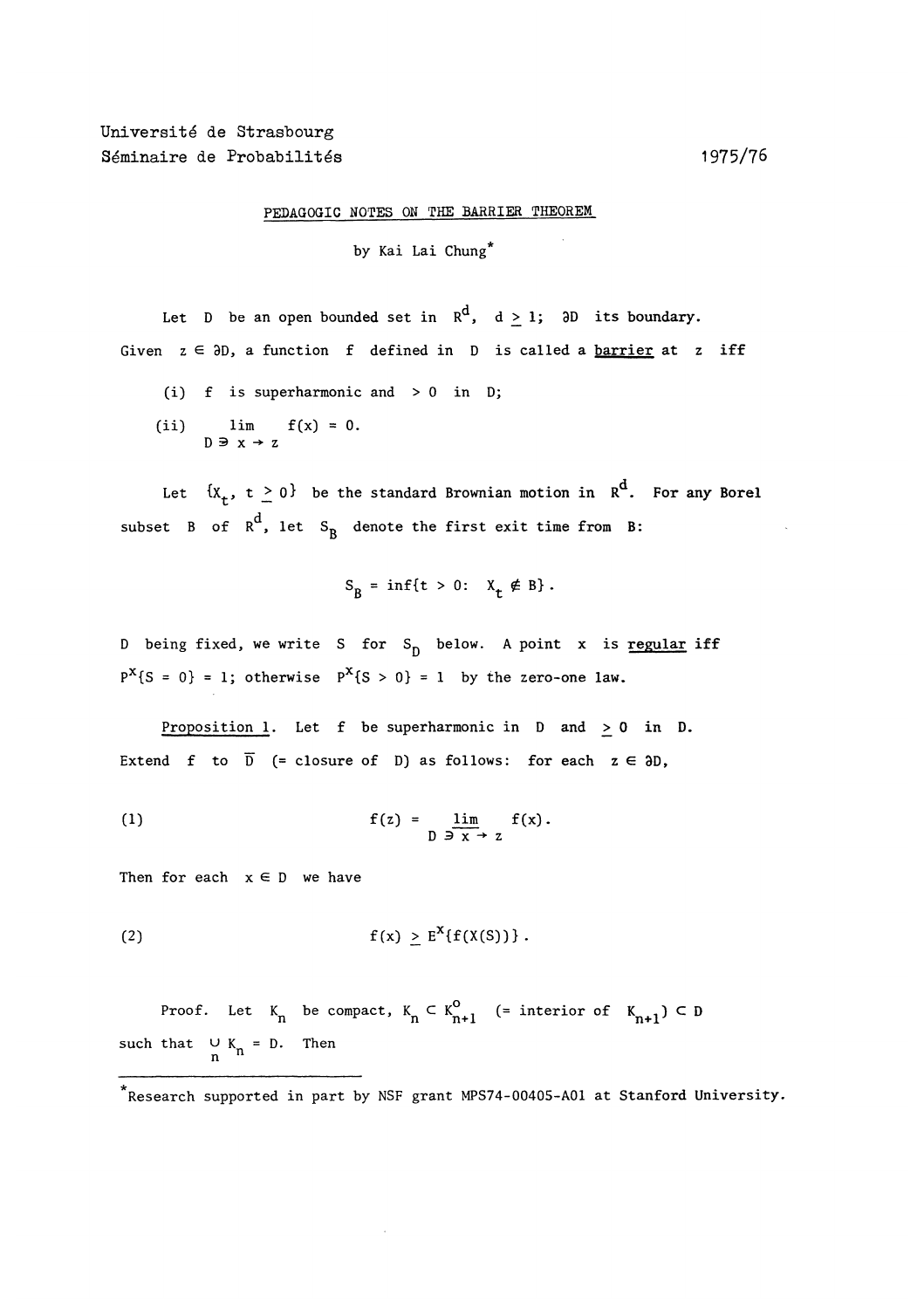$$
\begin{array}{ccc}\n\text{(3)} & \text{s}_{\mathbf{K}_{\mathbf{n}}} < \text{s}_{\mathbf{s}} & \text{S}_{\mathbf{K}_{\mathbf{n}}} & \text{S}_{\mathbf{s}} \\
\text{s}_{\mathbf{K}_{\mathbf{n}}} & & \text{s}_{\mathbf{K}_{\mathbf{n}}} & \text{s}_{\mathbf{s}}\n\end{array}
$$

For each n, the process

(4) 
$$
\{f(X_{t \wedge S_{K_{n}}}); 0 \leq t < \infty\}
$$

is a supermartingale for each  $P^X$ ,  $x \in K_n^0$  (see Doob's lecture notes<sup>1</sup> for the latest proof of this result ). Letting  $t \rightarrow \infty$  and using Fatou's lemma, we deduce that

(5) 
$$
f(x) \ge E^{x} \{f(X(S_{K_{n}}))\}, \qquad x \in K_{n}^{0}.
$$

Letting  $n \to \infty$ ,  $X(S_{K_{n}}) \to X(S) \in \partial D$ , hence by the extended definition of f we have

$$
\lim_{n \to \infty} f(X(S_{K_{n}})) \geq f(X(S)).
$$

Since  $f \ge 0$  in  $\overline{D}$ , it follows from Fatou's lemma that

$$
f(x) \geq E^{X} \left\{ \lim_{n \to \infty} f(X(S_{K_{n}})) \right\} \geq E^{X} \{ f(X(S)) \}.
$$

This is true if  $x \in K_n^0$ , for every n; hence it is also true if  $x \in D$ .

Proposition 2. Let  $B_1$  and  $B_2$  be two open subsets of  $R^d$ ,  $B_1 \subset B_2$ . Then for every  $z \in \overline{D}$ ,

(6) 
$$
E^{Z}\{S_{B_{2}} < S ; f(X(S_{B_{2}}))\} \leq E^{Z}\{S_{B_{1}} < S ; f(X(S_{B_{1}}))\}
$$
.

1. See p.7 below for an alternative proof that doesn't use this result.

 $\sim$   $\sim$ 

 $\bar{z}$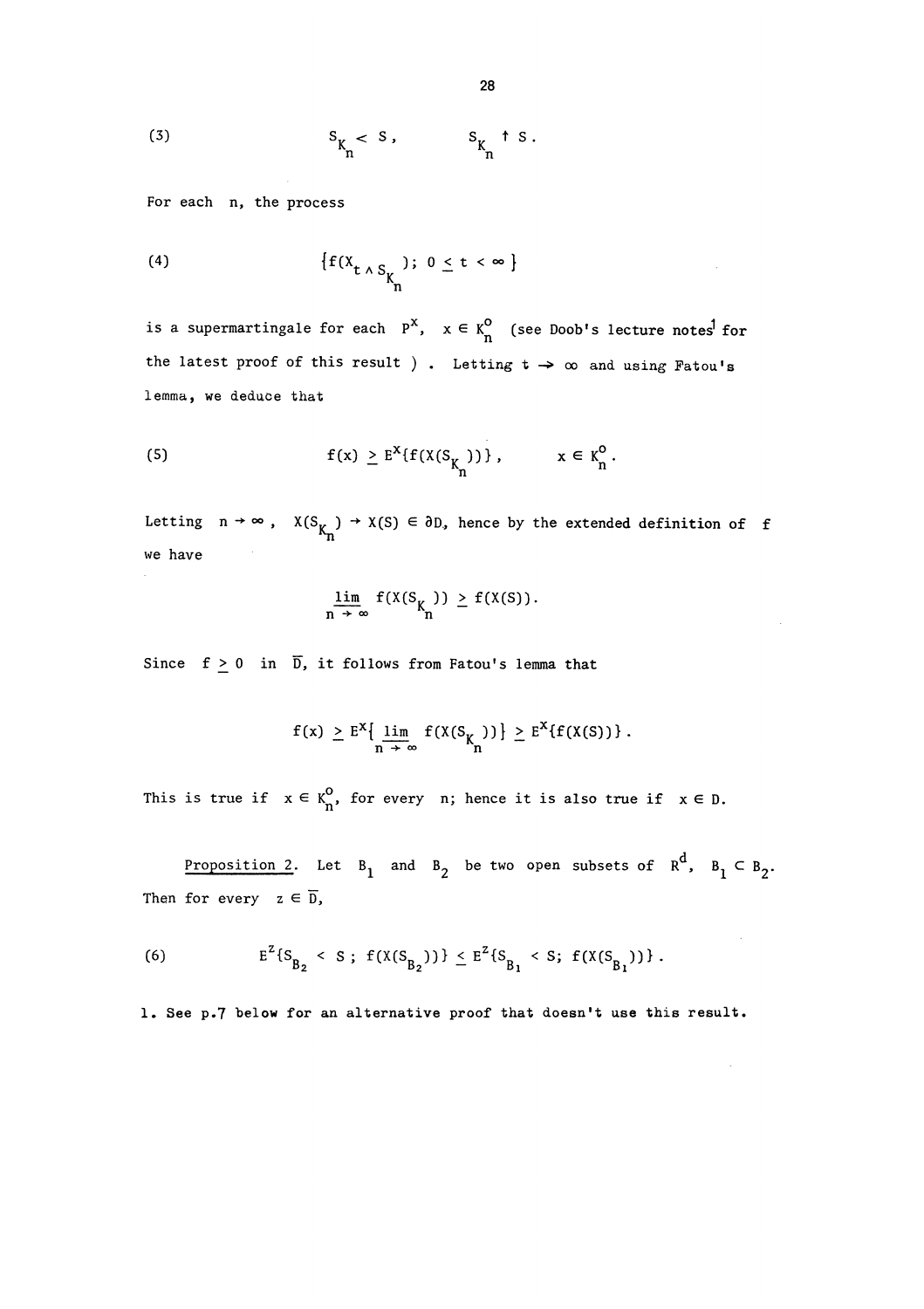Proof. Writing  $S_1$  for  $S_{B_1}$ ,  $S_2$  for  $S_{B_2}$ , we have

$$
E^{Z}\{S_{1} < S; E^{X(S_{1})}[S_{2} < S; f(X(S_{2}))]\}
$$
\n
$$
= E^{Z}\{S_{1} < S; E^{X(S_{1})}[S_{2} < S; f(X(S_{2} \land S))]\}
$$
\n
$$
\leq E^{Z}\{S_{1} < S; E^{X(S_{1})}[f(X(S_{2} \land S))]\}
$$

because  $X(S_2 \wedge S) \in \overline{D}$  and  $f \ge 0$  in  $\overline{D}$ . Now  $X(S_1) \in B_2 \cap D$  on  $\{S_1 \le S\}$ , hence we may apply Prop. 1 with D replaced by  $B_2 \cap D$  to obtain

$$
f(X(S_1)) \ge E^{X(S_1)}[f(X(S_{B_2 \cap D}))]
$$
  
=  $E^{X(S_1)}[f(X(S_2 \land S))].$ 

Substituting this into the last term of (7), we obtain (6).

Theorem 1. If there exists a barrier at  $z \in \partial D$ , then z is regular.

Proof. Let f be the barrier, extend it to  $\overline{D}$  as in (1). Apply Prop. 2 with  $B_1$  and  $B_2$  two balls centered at z. Suppose z is not regular, so that  $P^{Z} \{S > 0\} = 1$ . Since  $S_{B_2} \downarrow 0$  as  $B_2$  shrinks to z, we may choose  $B_2$  so that

$$
P^{Z}\{S_{B_{2}} < S\} > 0.
$$

Since  $X(S_{B_2}) \in D$  on  $\{S_{B_2} \le S\}$ , and  $f > 0$  in D, we have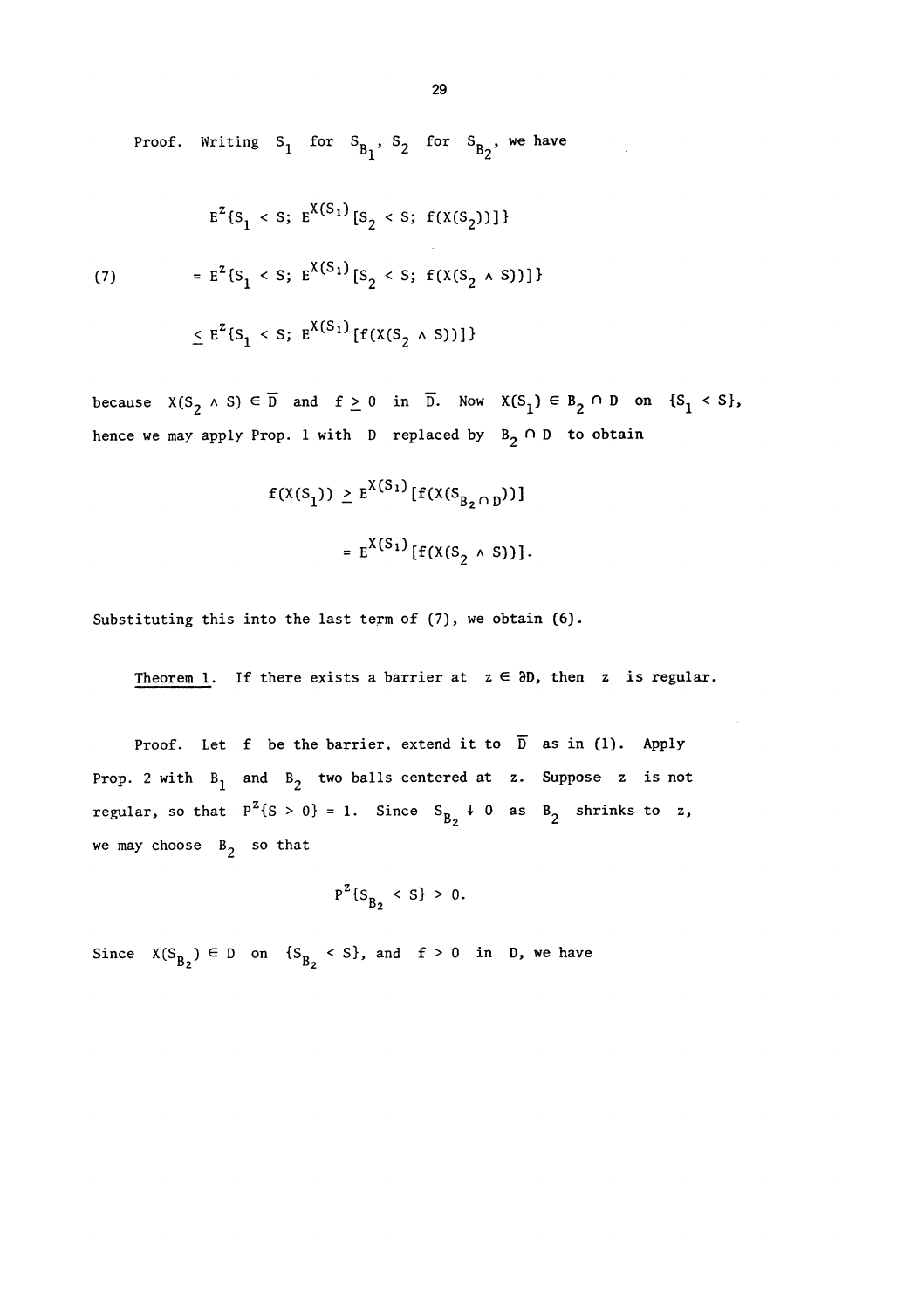(8) 
$$
E^{Z} \{S_{B_{2}} < S; f(X(S_{B_{2}}))\} > 0
$$
.

Now fix  $B_2$  and let  $B_1$  shrink to z. Then  $X(S_{B_1}) \rightarrow z$ , and on  $\{S_{B_1} \leq S\}$ ,  $X(S_{B_1}) \in D$ ; hence  $f(X(S_{B_1})) \rightarrow 0$  by property (ii) of a barrier. Replacing f by  $f \wedge 1$ , which preserves (i) and (ii), we may assume that  $f$  is bounded. Hence by bounded convergence,

(9) 
$$
E^Z\{S_{B_2} < S; f(X(S_{B_2}))\} \to 0
$$
.

The relations  $(6)$ ,  $(8)$  and  $(9)$  are incompatible. Hence z must be regular.

Remark. Theorem 1 is true for any continuous, strongly Marxovian process in a nice topological space, provided that the definition of a "superharmonic function" will imply (5) above. This is essentially Dynkin's generalization (see [1], p. 35 ff.). The observation that Prop. 2 follows from Prop. 1 is due to R. Durrett.

Next, we define  $f$  in  $R^d$  as follows:

(10) 
$$
f(x) = E^{X}\{S\}
$$
.

Proposition 3.  $f$  is bounded in  $R^d$  and continuous in D.

Proof.  $\{\|X_t\|^2 - dt, t \ge 0\}$  is a martingale, where  $\|x\|^2 = \sum_{i=1}^d x_i^2$ . Hence for any  $x \in R^d$  and  $n \ge 1$ ,

$$
E^X \{ ||X_{S \wedge n}||^2 - d(S \wedge n) \} = ||x||^2
$$
.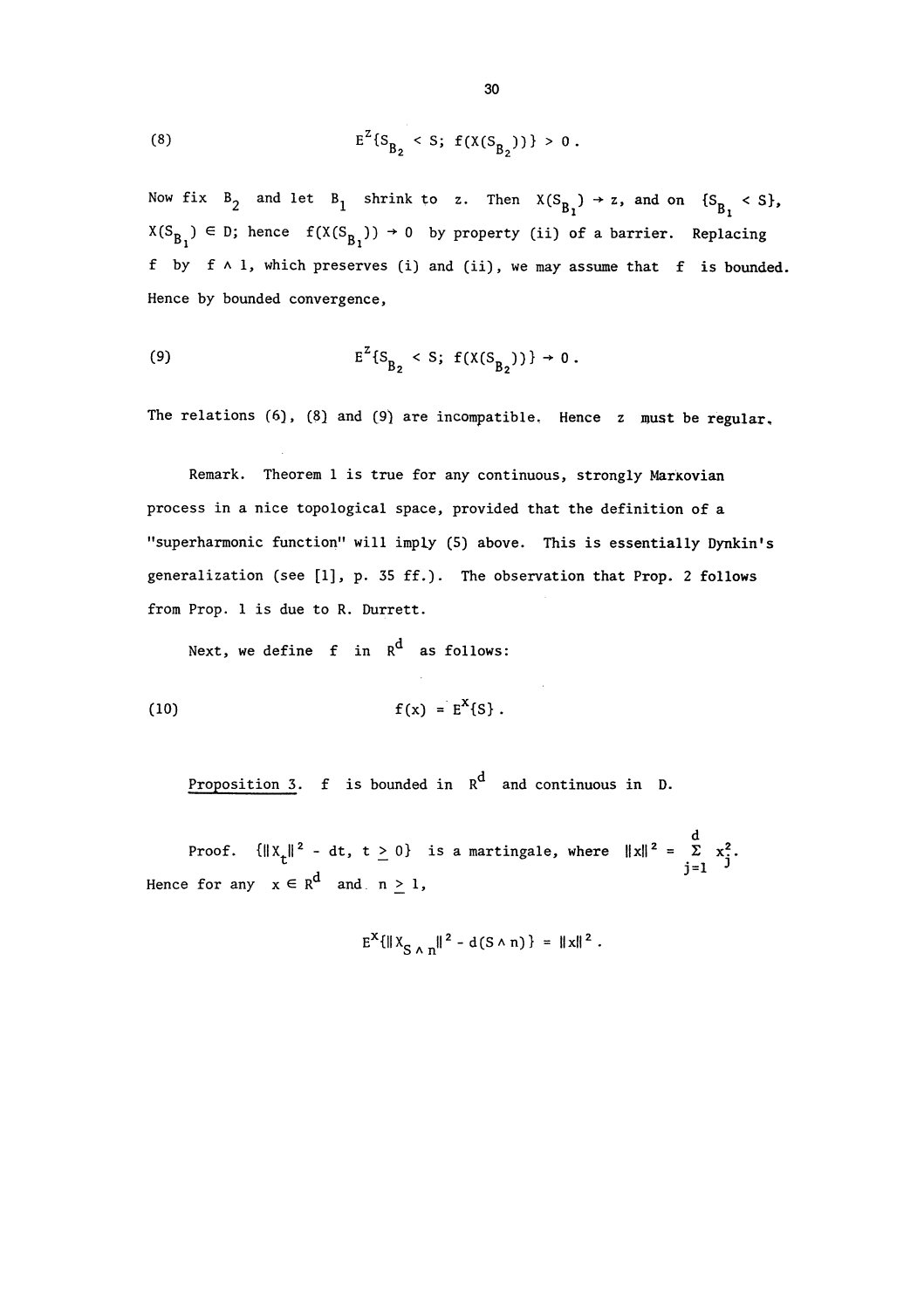Letting  $n \to \infty$ , since  $||x_{S \wedge n}||^2$  is bounded we obtain

(11) 
$$
E^{X}\{\|X_{S}\|^{2}\} - dE^{X}\{S\} = \|x\|^{2}.
$$

The first term in (11) is the stochastic solution to the Dirichlet problem for the domain D and the boundary function  $x \rightarrow ||x||^2$ . Hence it is harmonic in D and therefore is in  $C^{\infty}(D)$ ; hence so is f.

Let B be an open ball with center 0 and radius r. Apply (11) to  $S_R$  we obtain

$$
E^{X}\{S_{B}\} = \frac{r^{2} - ||x||^{2}}{d}, \qquad x \in D
$$

Choose r so large that  $\overline{D} \subseteq B$ . It follows that  $f \leq r^2/d$  in  $\overline{D}$ , hence in  $R^d$  because  $f = 0$  in  $R^d - \overline{D}$ .

Proposition 4. The f in (10) is upper semi-continuous in  $R^d$ .

Proof. Let  $D_n$  be open bounded such that  $D_n \supset \overline{D}_{n+1} \supset D$  and  $\bigcap_{n=1}^{\infty} \overline{D}_n = \overline{D}$ . Then for each  $x \in R^d$ , we have

$$
\mathbf{S}_{\mathbf{D}_{\mathbf{n}}} \downarrow \mathbf{S} \qquad \mathbf{P}^{\mathbf{X}} \quad \text{-a.s.}
$$

For each n, define  $f_n$  in  $R^d$  as follows:

$$
f_n(x) = E^x \{s_{n}\}.
$$

 $\bar{z}$ 

By Prop. 3,  $f_n$  is continuous in  $D_n$ . It follows from (12) and the boundedness of  $f_1$  (by Prop. 3) that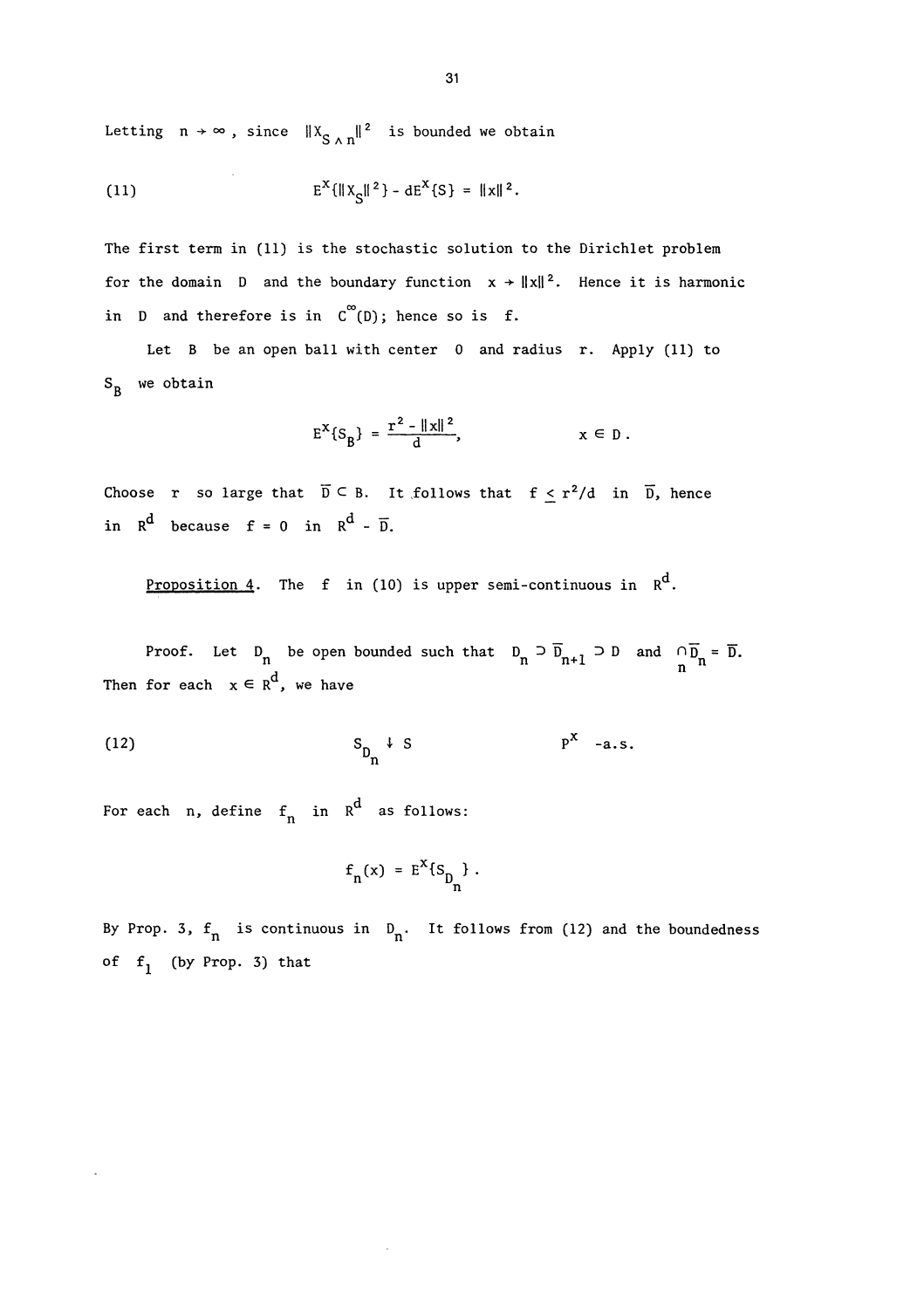(13) 
$$
f_n(x) + f(x), \qquad x \in R^d.
$$

The continuity of  $f_n$  in  $D_n$ , the fact that  $D_n$  is an open neighborhood of  $\overline{D}$ , and the relation (13) together imply that

(14) 
$$
f(x) \ge \overline{\lim}_{y \to x} f(y), \qquad x \in R^d.
$$

Theorem 2. Let  $z \in \partial D$  and z be regular. Then the function f in (10), restricted to D, is a bounded continuous barrier at z.

Proof. This function is superaveraging over surfaces of closed balls in D, by a standard argument. It is bounded and continuous in D by Prop. 3. Hence it is superharmonic in  $D$  by the usual definition. It is clearly  $> 0$ in D. Since z is regular,  $f(z) = 0$ . By Prop. 4, we have

$$
\overline{\lim}_{x \to z} f(x) \leq f(z) = 0
$$

even if x is not restricted to D. Hence f is a barrier at z.

Remark. To generalize Theorem 2 to a continuous, strongly Markovian process we need only to have Prop. 4. As its proof shows, it is sufficient to have the function f in (10) upper semi-continuous in D. (This will force f to be continuous in D if by "superharmonic" we include "lower semi-continuous" as habitually done.) If X has the strong Feller property, then  $E^{X} \{ S \circ \theta_{\dagger} \}$  is continuous in D. Since

$$
E^{X}\{S\} = \lim_{t \to 0} + E^{X}\{t + S \circ \theta_{t}\}, \qquad x \in D,
$$

32